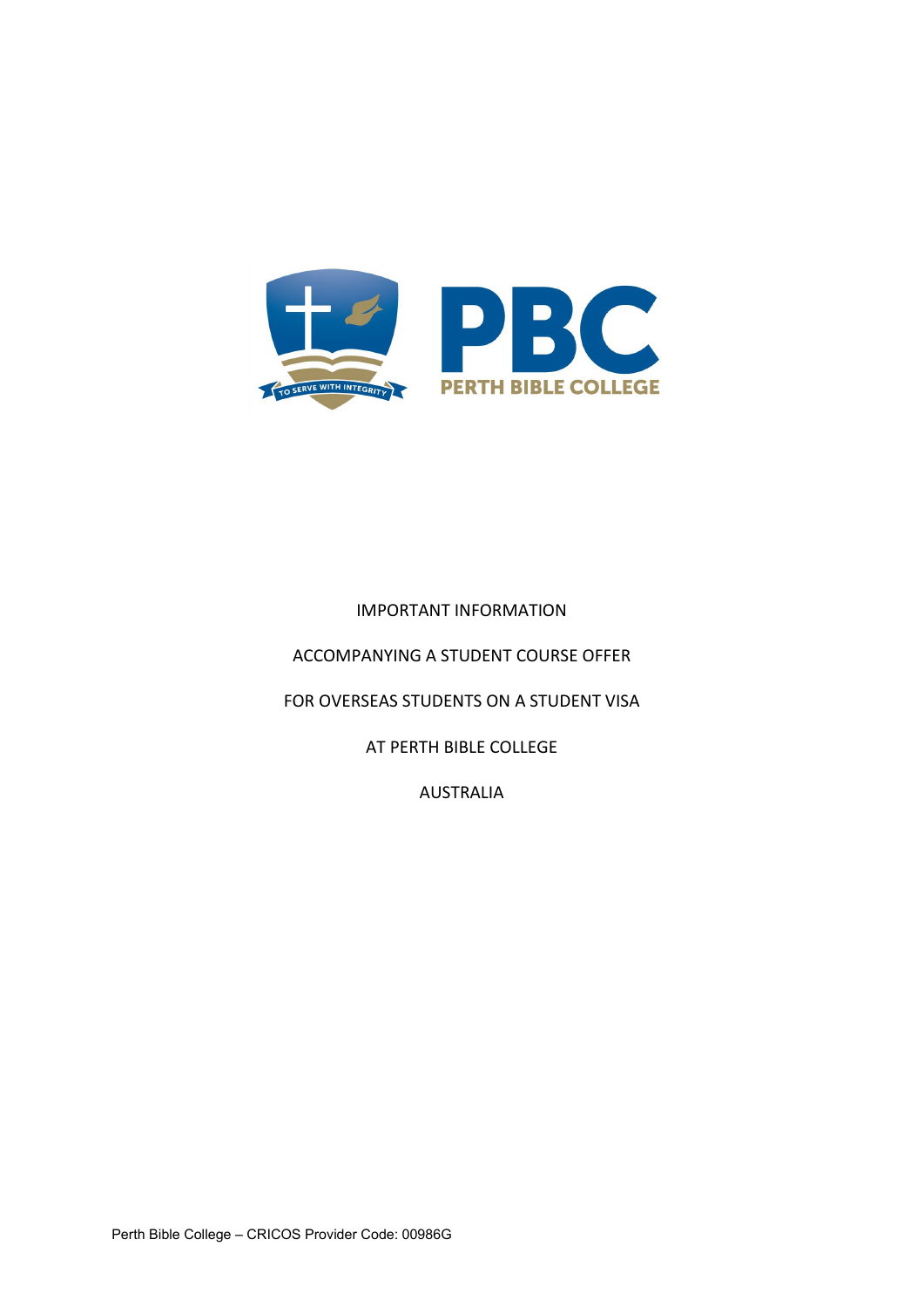#### **Living in Perth**

Perth is Australia's fourth largest city, with a population of some 1.5 million people. It is the capital of the State of Western Australia and lies on the banks of the Swan River. Perth has the sophistication of a big city, with fine shops, restaurants, and sporting and cultural facilities, yet it also offers a clean, safe, and friendly environment to live in. Perth is a beautiful well-planned city, with magnificent waterways, golden sand, surfing and swimming beaches along the coast, and an extremely pleasant all year-round Mediterranean like climate.

On the far west coast of Australia, Perth is one of the world's most liveable cities. Unmarred by smog or pollution and with an average of eight hours of sunshine every day, it is home base for the West's enormous mineral and energy projects. For sailing, swimming, snorkelling or just soaking up the sun, there are few places on earth like Perth. From overseas Perth can be reached by regular international air services. And from the rest of Australia by domestic flights or by bus or train. Perth is a multicultural city and has a variety of stores which cater to people from many different countries. There are also a number of excellent markets located throughout the city.

Perth's hottest month is February with an average maximum temperature of 30C and a minimum of 19C. The coolest month is July having an average maximum of 18C and minimum of 9C. Perth has a perfect climate for outdoor activities and living much of the year. For more information on living in Perth see these websites:

[http://wa.gov.au/governmentservices/aboutwa;](http://wa.gov.au/governmentservices/aboutwa) and [http://www.tourism.wa.gov.au](http://www.tourism.wa.gov.au/)

Living at Perth Bible College provides you with the convenience of having a large shopping centre (over 140 shops), excellent public beaches, a golf course, and access to public transport, all within easy walking distance from your front door. Living on site will give you the added advantage of having a fully furnished unit at a relatively low cost, complete with gas and electricity already connected, and a safe environment and play area for children.

### **Accommodation**

The college has 24 self-contained units for student accommodation. A single student living on campus should be able to manage on around \$1500 per month. A family living on campus at PBC could manage to live on around \$2000-\$2500 per month. These figures would include general living costs, and exclude course costs, books etc, schooling of children, and do not allow for extras like running a vehicle. Children are required to attend school from year 1. Obviously, costs vary for each individual situation (for Immigration finance requirements visit [https://seekvisa.com.au/student](https://seekvisa.com.au/student-visa-financial-capacity-requirements/)[visa-financial-capacity-requirements/\)](https://seekvisa.com.au/student-visa-financial-capacity-requirements/).

While holding a student visa you are permitted to work up to 20 hours a week during semester time and full-time during the holidays to supplement your income.

### **Schooling of Children**

Public schooling is close by, with the primary school only being a short walk away from the College. All children from the age of 6 must be enrolled in a primary school. Secondary school begins at age 12 or 13. All children enrolled at a government or non-government (private) school will be required to pay full school fees. Please visit [https://www.tafeinternational.wa.edu.au/your-study](https://www.tafeinternational.wa.edu.au/your-study-options/study-at-school/school-tuition-fees)[options/study-at-school/school-tuition-fees](https://www.tafeinternational.wa.edu.au/your-study-options/study-at-school/school-tuition-fees) for current information on children and education.

Additional expenses include school uniforms, sports uniforms, school books, computer (leasing or purchase), contributions, excursions and school camps, transport to and from school, stationary and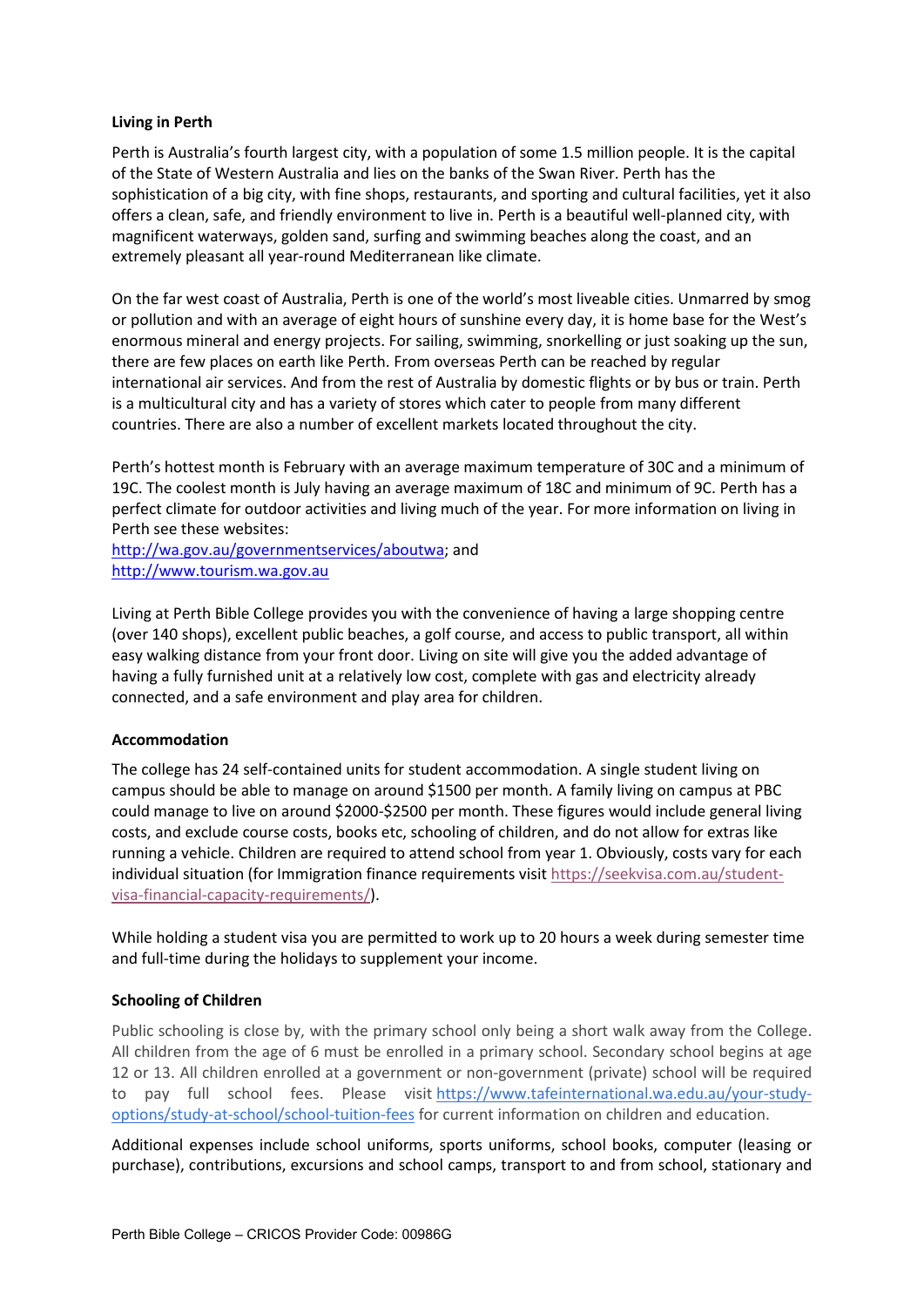personal items. Further fees are applicable to those students who require additional English language training. Below is a list of government schools local to the College:

Primary Schools

- 1. Doubleview Primary School
- 2. Glengarry Primary School
- 3. Scarborough Primary School

High Schools

- 1. Carine Senior High School
- 2. Balcatta Senior High School
- 3. Warwick Senior High School

#### **Academic Misconduct**

In line with other tertiary institutions throughout Australia, Perth Bible College regards academic misconduct as a serious matter. Academic misconduct includes areas such as plagiarism; unauthorised collaboration; cheating and theft of another students' work.

Plagiarism can occur as either a deliberate act to mislead or as an unintentional result of improper use of, or inadequate referencing conventions. Plagiarism, whether deliberate or unintentional, is a serious academic offence and PBC will not tolerate its use within the institution.

For more information, please see PBC's **Academic Misconduct Policy**.

#### **Study Support**

#### **Pastoral Support**

As part of our commitment to train, equip and form people for effective Christian ministry, PBC is committed to pastorally caring for the students studying at the College. The designated first contact for all care matters is the Dean of Students, who will refer all matters appropriately.

Pastoral care within the college environment is provided via:

- 1. Weekly devotions
- 2. One on one sessions as requested by students
- 3. One on one sessions as requested and available with the Dean of Counselling
- 4. One on one sessions as requested by faculty advisors
- 5. One on one sessions as required as part of a unit of study
- 6. One on one sessions as required as part of PBC's *Personal and Ministry Formation* monitoring.

PBC also recognises that an additional source for the pastoral care of students, is the local church and that we are called to operate in partnership with the local church. As part of this partnership, PBC requires each student to nominate a local church and a leader in this church who will be responsible for their pastoral care in their church setting.

As personal issues in the lives of students may not only affect their studies at PBC, but also their ministry in the local church, PBC must retain the right, where deemed appropriate, to share the communication of students with the student's nominated local church leader, or other faculty members at PBC.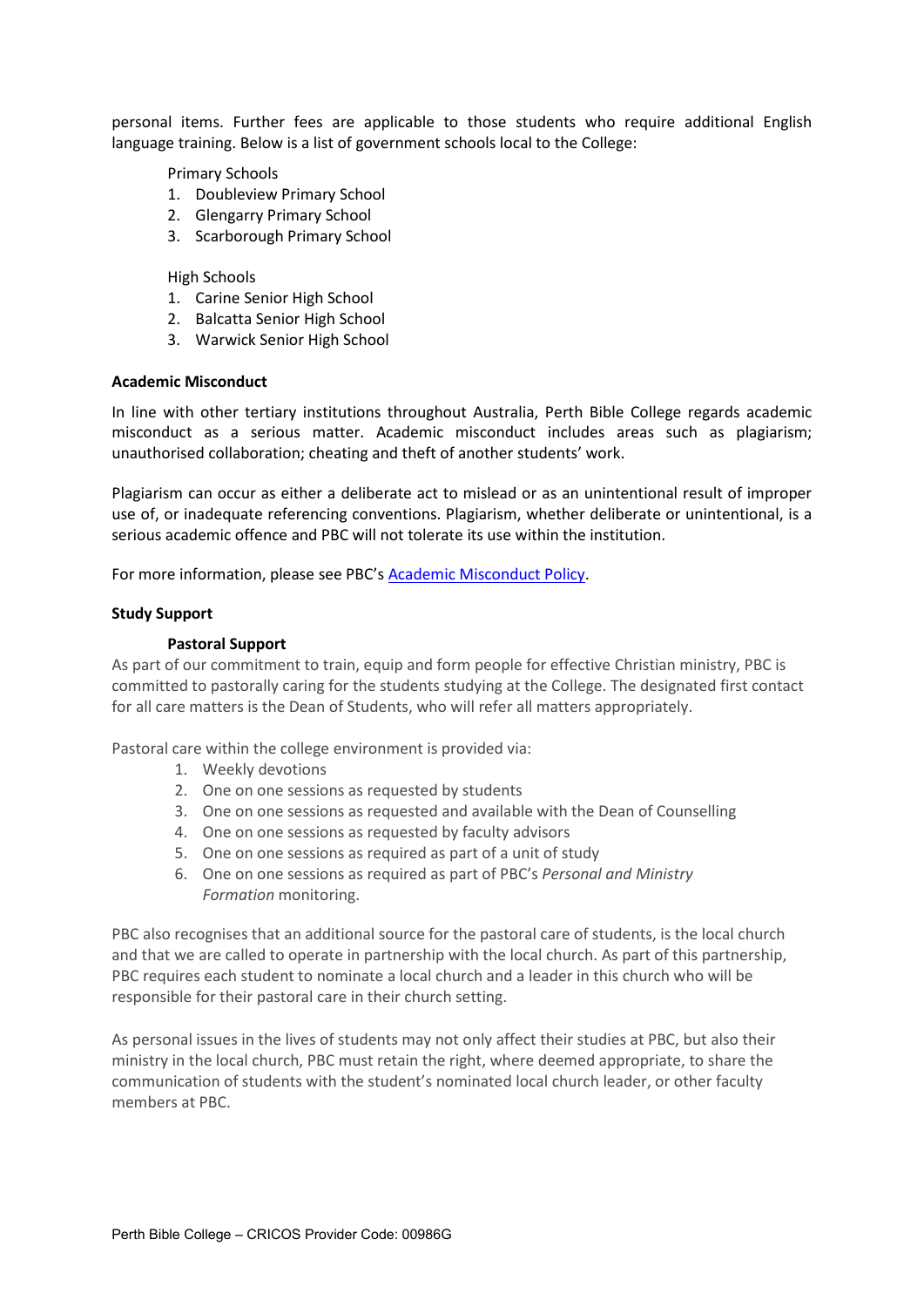If it is deemed that the communication of the student is required to be shared with either other faculty or the student's nominated local church leader, the student will be informed by PBC that this will be the case prior to any notification of the third party.

Students wishing to be counselled on a professional and confidential basis may ask to be referred by PBC to a Christian counselling service.

Students needing to be counselled on a professional and confidential basis will be referred by PBC to a Christian counselling service.

#### **Student Council**

The Student Council is responsible to the Dean of Students for the conduct of student affairs, including ACCS and SCD students. The Student Council is responsible for the organisation and control of all "purely student" matters.

The Student Council is a group of about 4-6 students who are elected by the students to represent the student body's interests and concerns. They act as a liaison from the students to the staff and in this sense the Student Council is open for ideas from the students to be heard and considered.

The Student Council organises and coordinates particular events where the students can come together and enjoy doing something different. Some of these events include balls, movie nights and other activities. They are also responsible for the upkeep and upgrading of the equipment in the common room which is designed specifically for student enjoyment and use.

The Student Council is funded by a voluntary contribution of \$100 for full-time students and \$50 for part-time students per semester. This contribution enables the Student Council to provide the services that it does at a minimal cost to the student.

#### **Academic Support**

PBC is committed to assisting students to successfully complete the units in which they enrol. Students needing additional academic support are often identified during the enrolment process. They may be enrolled provisionally; in which case they need to enrol in CE504 Study Ready.

This unit is also recommended to students who may benefit from them, even if they are not enrolled provisionally. This unit interacts with other first-year subjects to help students engage with those assessments. There is also a free, timetabled weekly Study Ready Tutoring session made available to all students who may be struggling with understanding how to approach researching for and writing assessments.

In addition, lecturers are readily available for appointments and students can contact them at any time for academic assistance.

PBC also offers all students access to Studiosity. Studiosity is a free study support service with incredible benefits to you, whether you are an HD student or struggling to make sense of what to do. Studiosity offers core study skills and writing support, 24 hours a day, 7 days a week, 365 days per year. You can either Connect Live for personal support or submit your draft essay for Writing Feedback within 24 hours. You can access Studiosity through PBC Online and find more information in the HELP Course (PBC Online: HELPME!).